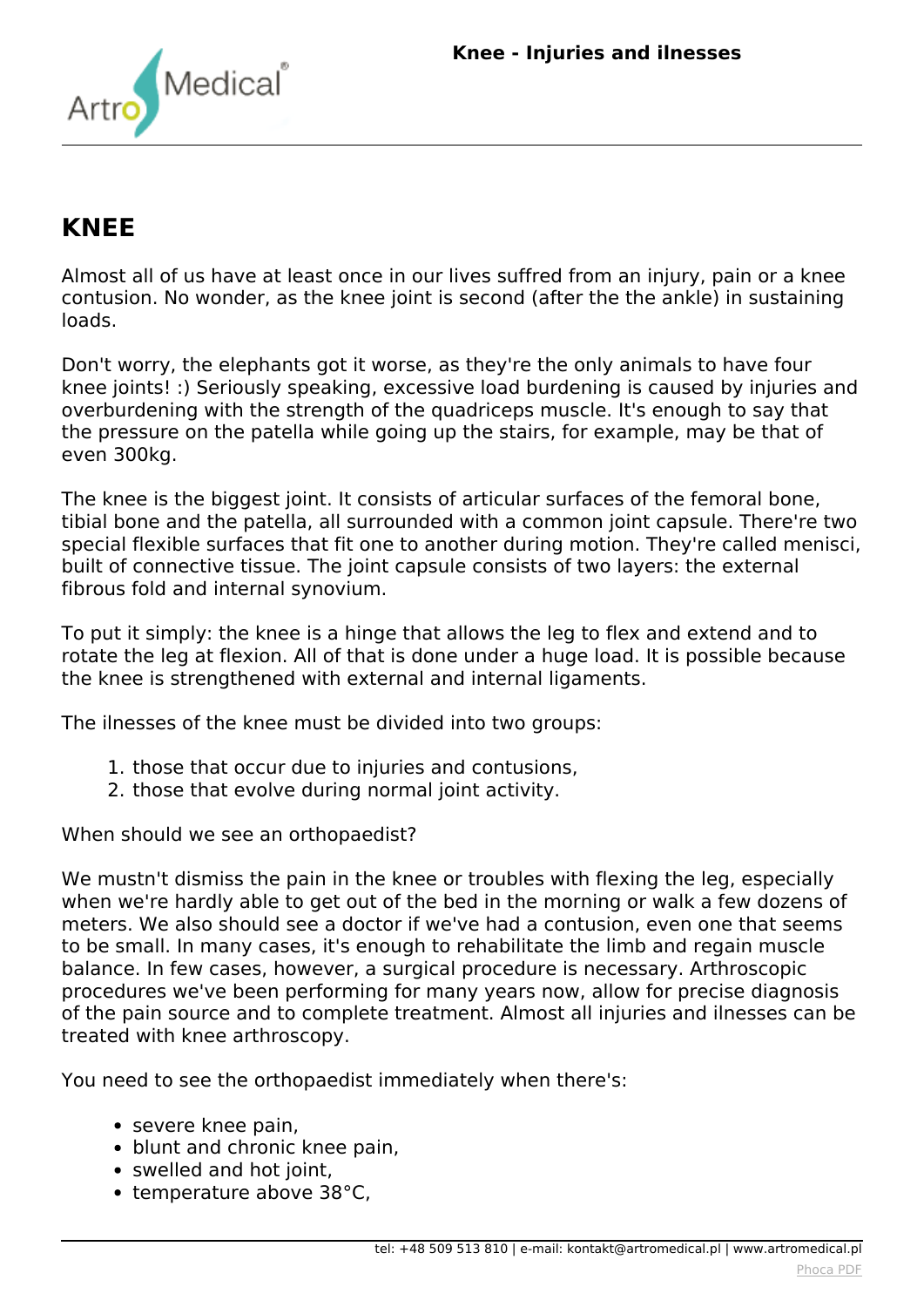<span id="page-1-0"></span>

- *cold leg,*
- *bluish or numb foot,*
- *deformity of the leg or joint,*
- *blocked knee (no possibility to move).*

#### **INJURIES AND ILNESSES OF THE KNEE JOINT:**

- *[Menisci tears](#page-1-0)*
- *[Degenerative leasions and meniscal cyst](#page-1-0)*
- *[Discoid meniscus](#page-1-0)*
- *[Sprain and ligamentous injuries of the knee joint](#page-1-0)*
- *[Medial collateral ligament \(MCL\) injury](#page-1-0)*
- *[Anterior cruciate ligament \(ACL\) injury](#page-1-0)*
- *[Posterior cruciate ligament \(PCL\) injury](#page-1-0)*
- *[Lateral collateral ligament \(LCL\) injury](#page-1-0)*

#### **Menisci tears**

*The menisci are plasters of the fibro-cartilage of a complex multilayer structure, which aim at bearing significant loads. The menisci cross-section looks like a piece of pizza with the external part (near the capsula) wider. Their dimensions vary depending on the size of the joint and the inter-individual variation of the joint surfaces, but it doesn't get wider than 6-7mm. The internal loose part is not thicker than a few micrometers. This is why blood vessels as pipes that might weaken its structure, run only to the half width. It's important during treatment because repaired menisci heal at vascularized sites. The main aim of menisci is to fill in the space and fit the joint surfaces, especially on the lateral side where the surfaces of the femoral and tibial condyles are prominent and don't fit one another. Their shape makes the stress to be sustained by the whole joint structue. It works as a shock absorber which protects and feeds the cartilage. Menisci also stabilize the knee.*

*Menisci tears most often occur during ankle sprains because at that time menisci are caught as if in pincers by the prominent joint surfaces. Isolated menisci tears occur rarely, unless the meniscus was weakened. They weaken due to overburdening: sports microinjuries, frequently repeated forced positions (kneeling, squatting), malaligment of the limb, ilnesses that impair the dynamics of the hip, spine or ankle. This kind of menisci damages are of "degenerative" character, vertical or mixed. In their course the torn part of the meniscus gets damaged. Sports injuries usually connected with ligament injuries may occur due to the tearing or crushing of the meniscus.*

*The main symptoms of meniscus tear are: sudden severe pain on the medial or lateral side, an audible snap or blocking of the knee (impossibility to flex and/or extend). If the meniscus was torn due to an injury (squatting, spraining or sport), the knee swells and there's some fluid leaking into the joint. The knee loses its normal shape and it's more difficult to move it. Sometimes patients need to stay in a forced*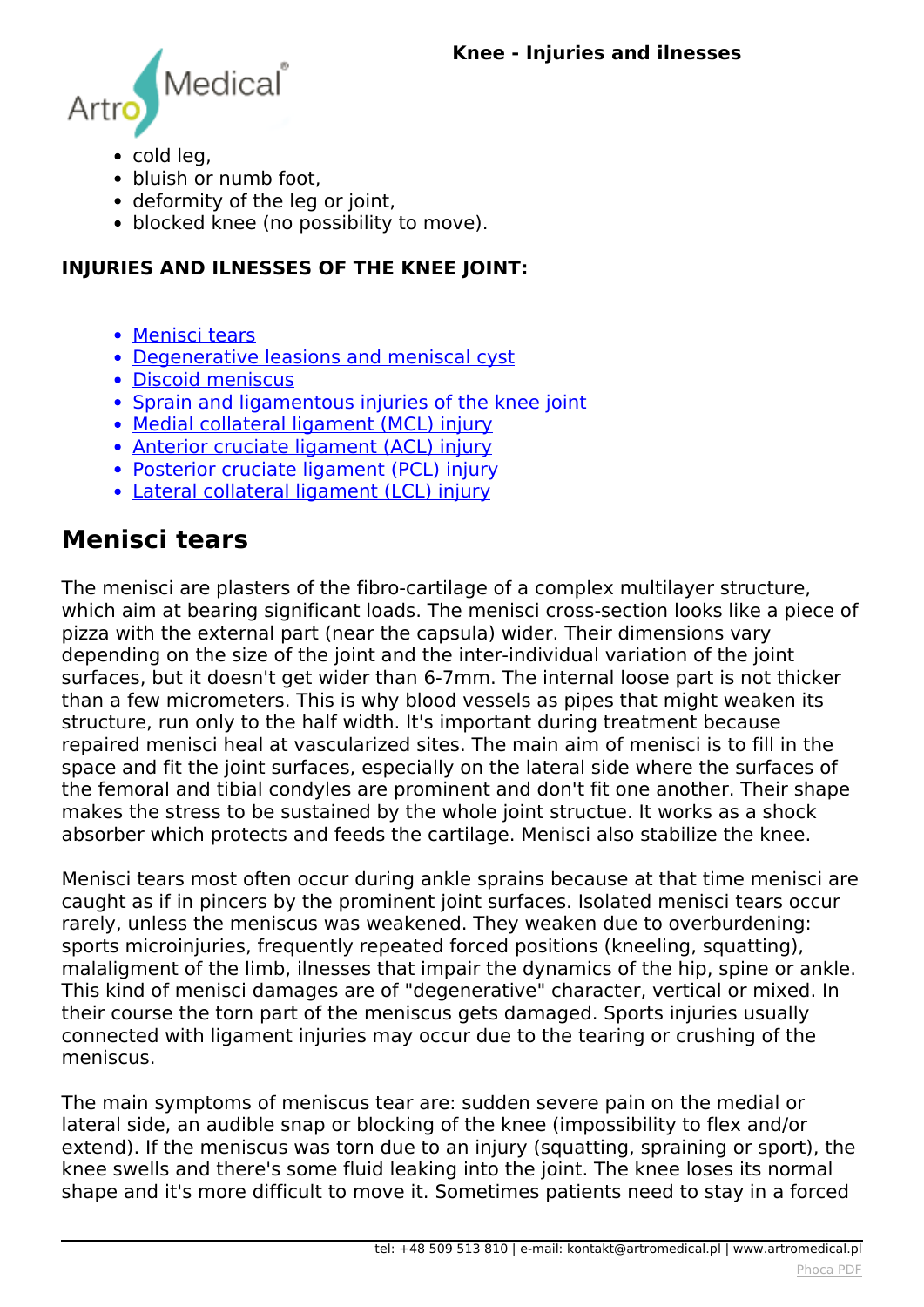

*slight flexion of the knee.*

*Management of the menisci tears is in accordance with the general post traumatic management. The knee needs to be relieved with crutches and cooled. The patient needs to see a specialist.*

*[Menisci tears – treatment \(find out more\)](index.php?option=com_content&view=article&id=147:knee-treatment&catid=9:articles&Itemid=359#menisci_tears)*

#### **Degenerative leasions and meniscal cyst**

*The meniscus changes with age and activity and wears off in some way. The internal, more susceptible part of fibres changes into a connective tissue of lower efficiency or vanishes completely, leaving an empty space behind. Such a meniscus can look like an egg shell, because the stronger outer part remains untouched. At this stage it may cause pain ailments. What's more important, it's susceptible to even small injuries and gets injured quite often. Constant crushing of this meniscus during walking may lead to fluid effusion. The fluid is sometimes forced not into the joint but outside and thus creates the meniscal cyst, a balloon filled with fluid and covered with a capsule. The symptoms do not appear suddenly, the pain may grow steadily and blocking of the joint doesn't have to occur, as the ailments may start with a movement of every day life, eg. standing up from a chair. The diagnosis is based on a thorough medical examination, completed with an X-ray test and, additionaly, MRI or ultrasound, but only if done by experienced specialists. Especially the first examination in cases of meniscus wear-off, can lead to overdiagnosis: the natural appearance of the meniscus changed with time, can be mistaken for an injury that requires a surgical treatment.*

*[Degenerative leasions and meniscal cyst – treatment \(find out more\)](index.php?option=com_content&view=article&id=147:knee-treatment&catid=9:articles&Itemid=359#meniscal_cyst)*

### **Discoid meniscus**

*Menisci usually look like half moons and have a cross-section that looks like a piece of pizza. The meniscus takes up up to 1/3rd to 1/2 of the femoral condyle. The discoid meniscus (most often lateral) is an anatomically bigger than the usual one and separates to a greater extent (sometimes completely) the femoral bone from the tibial bone. It's often accidentally found on imagining tests or during a knee surgery. The dicoid meniscus has greater mobility than the ordinary one, due to the lack of the menisco-femoral ligament, stabilizing it from the behind. It may cause the sensation of leaping and stucking. This kind of meniscus is easily susceptible to stucking and damaging.*

*[Discoid meniscus – treatment \(find out more\)](index.php?option=com_content&view=article&id=147:knee-treatment&catid=9:articles&Itemid=359#discoid_meniscus)*

### **Sprain and ligamentous injuries of the knee joint**

*Spraining of the knee is, in other words, an excessive abnormal movement that leads to damaging of one or more stabilizing structures. The structures are the following:*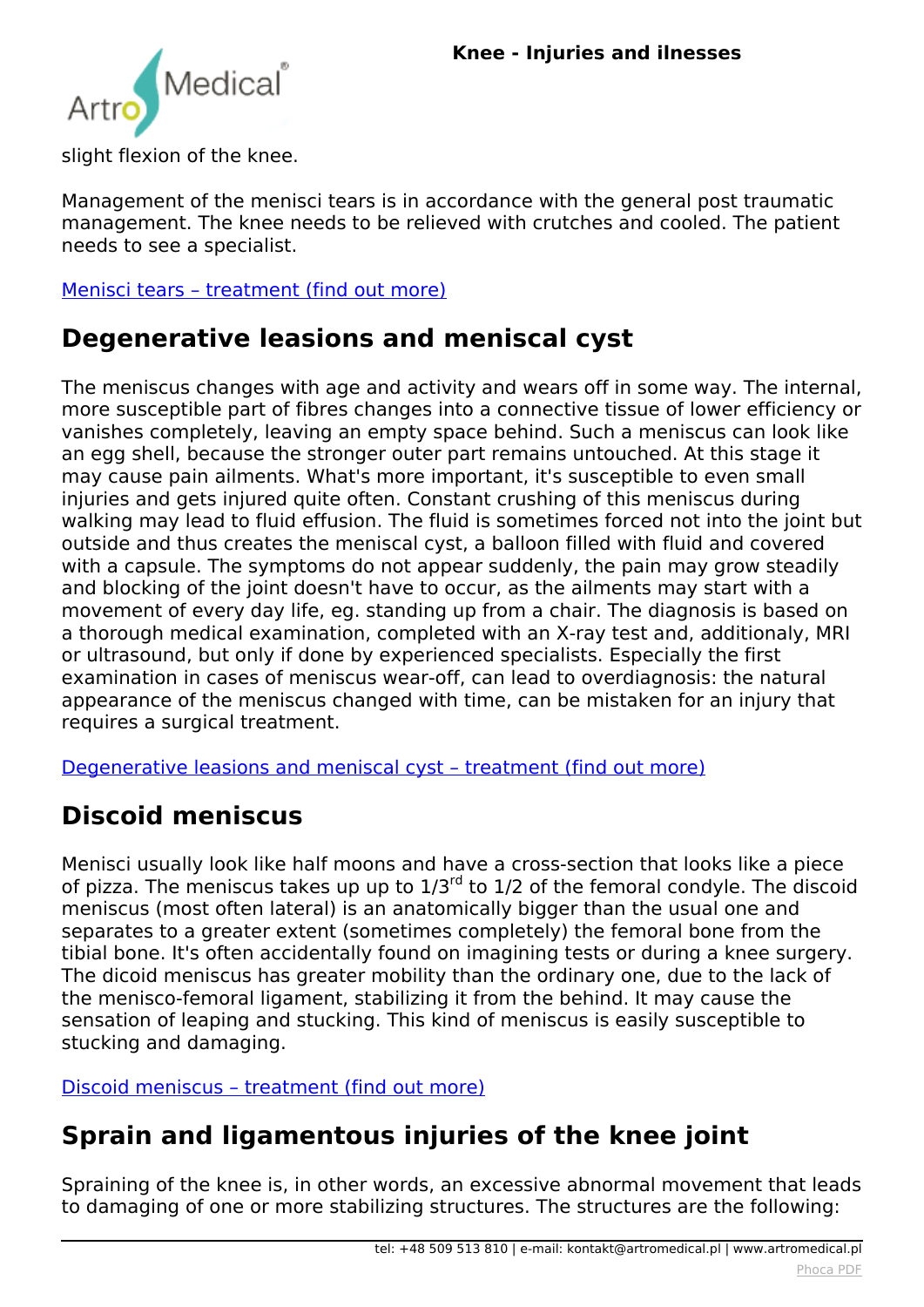

*the four main ligaments (the anterior ACL, the posterior PCL, MCL and LCL). Menisci (especially the lateral meniscus) and the articular capsule with its strenghtenings also play a significant role in joint stabilization. Additionally, other nonligamentous structures such as muscle tendons (the semimembranosus muscle complex, the popliteous muscle complex, the goose's foot muscles and others) stabilize the knee.*

*Ligament injuries are rarely isolated injuries (about 7% of cases). Isolated means only one structure is damaged. Most often complex injuries occur, where at least two ligaments and menisci are damaged with additional tear of the articular capsule and a cartilage and bone contusion. A patient with a ligament injury can feel 'snapping' inside the joint, the knee giving way and observe swelling, limitation of motion and lameness at the trial of walking. The things we must do before seeing a doctor are typical (see post traumatic management), but remember that any injury of that kind requires an urgent orthopaedic consultation.*

*Most frequently in ligament injuries of the knee we immobilize the joint in a stabilizer, deburden it by walking with crutches and we gradually introduce rehabilitation – we allow the organism to heal the injury. There're injuries, however, which, if diagnosed correctly and operated within 14 days, have greater chances of successful treatment. To this group belong injuries that cause mutlidirectional instability with complete damage of one of the lateral ligaments (LCL or MCL) and one of the cruciate ligaments (ACL or PCL), with additional meniscus injuries with blockages, tears of the attachments or fractures of the intercondylar eminence (ACL attachment) or of other bone attachments of the ligaments.*

*The basic grouping of the ligament injuries is connected with the elongation. And so excessive movement:*

*up to 3mm is the 1st stage injury*

*3-5mm is the 2nd stage injury*

*from 6mm is the 3<sup>rd</sup> stage injury.* 

*More important than this division is information if there's a continuity of the ligament or not (the so-called 'stiff and soft end point').*

*In most cases some of the structures heal, we just need to determine if the scar is effective and stable enough. This is a diagnosis to be made by an experienced orthopaedist.*

*Due to complex structure of the knee, the functions of the stabilizing structures complete one another. That's why, on the basis of a doctor's examination and additional tests, we can decide whether the structures should be operated on and whether we have chances to improve the existing condition. Decisions concerning reconstructive procedures are made with great caution. Yet we need to remember that, just like when repairing a car, changing one element for another helps only temporarily and after a few months we go back to where we were. This is why*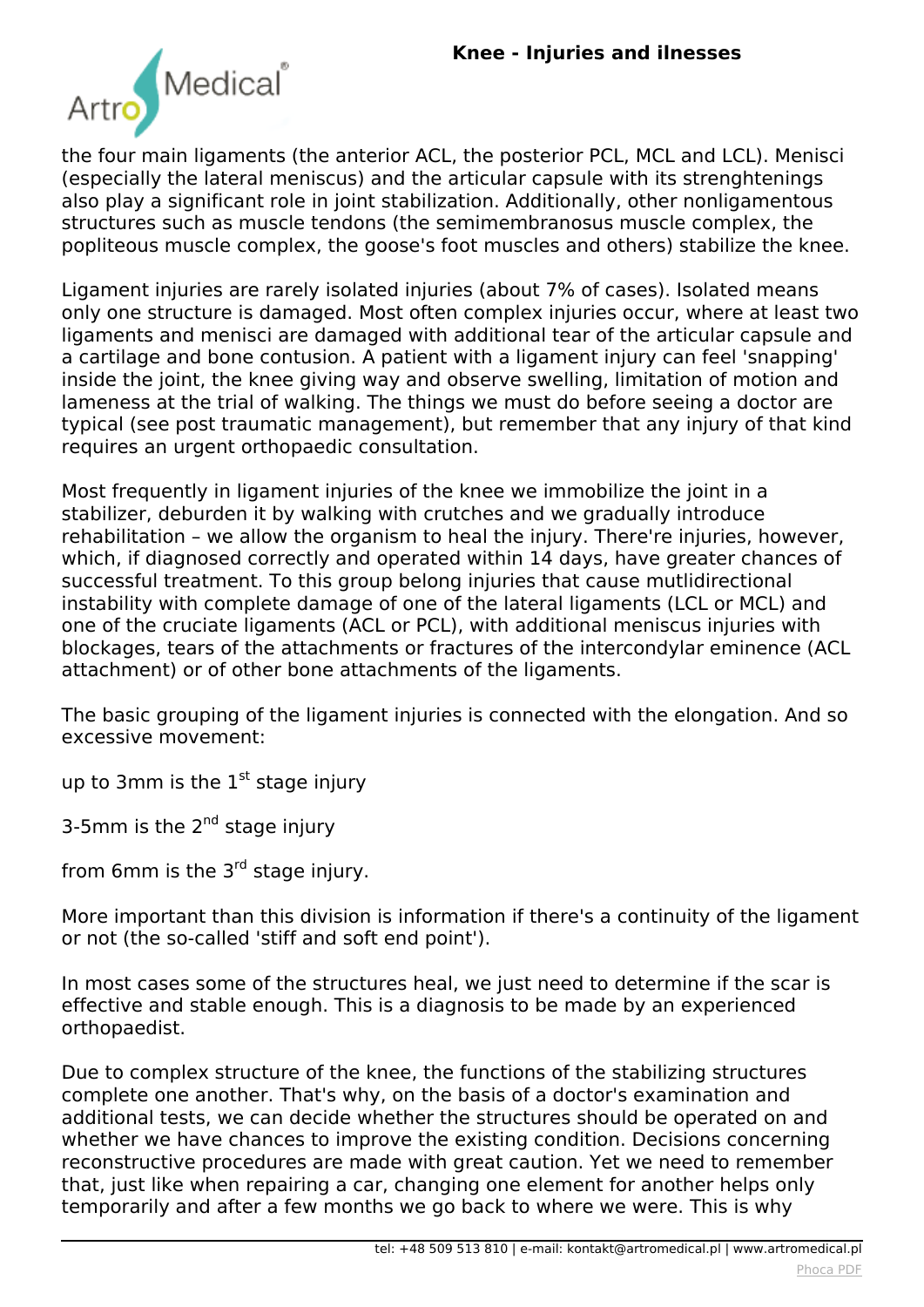

*diagnosis and treatment of all instable structures are so important. Apart from the degree of injury, the method we choose to follow also greatly depends on activity, lifestyle and age. Also, it's important to know if the instability is a problem in patient's life, causes ailments and, finally, degenerates the joint. The idea behind the treatment of the knee instability is protecting the joint from early degeneration and keeping up patient's activity.*

*Because ligamentous injuries are so complex, Artromedical specialists treat every patient individually.*

# **Medial collateral ligament (MCL) injury**

*It's an injury of structures that stabilize the knee from the medial side. This ligament isn't a single structure, it consists of several layers and surrounds the whole medial side of the knee. It's got a great healing potential but, against common knowledge, its healing comes most frequently with elongation. If the MCL injury is isolated and other ligaments haven't been torn, even a 3 to 4 mm instability can be well tolerated. If there's a accompanying injury of the ACL, for example, even a 4mm medial instability may lead to overstretching of the reconstructed ACL.*

*The diagnosis should be made by an experienced orthopaedist, based on the examination of stability. In some cases it's good to have a comparative ultrasound test of two limbs or an X-ray test done to see the torn bony fragment of the attachment. The MRI (in our opinion) isn't a thorough examination. Only MRI results together with doctor's examination provide chances of a precise diagnosis. It seems that dynamic comparative ultrasound examination is a good diagnostic tool.*

[MCL injury - treatment \(find out more\)](index.php?option=com_content&view=article&id=147:knee-treatment&catid=9:articles&Itemid=359#mcl)

# **Anterior cruciate ligament (ACL) injury**

*The ACL is a structure that runs inside the joint and doesn't allow the tibial bone to go in front from underneath the femoral bone. More importantly, it secures the knee from the rotational antero-lateral instability. Not longer than a dozen of years ago, American scientists reported the ACL injury morbidity as 1 in 1000 people. Today, due to the increase of activity, the number is probably much higher. The injury that leads to tears of the ACL is, most frequently, a combination of a flexion, turn and bending towards one of the lateral sides, so it's rarely an isolated injury. In the moment of injury the patient may feel "snapping" or drawing of the lower leg from beneath the femur. It's difficult to stand on the leg and within minutes/few hours the knee becomes swollen; it's losing its shape as it's being filled with blood. In most cases the patient is not able to finish playing the game or ski down the slope. The diagnosis is set by a specialist, based on a clinical examination. Sometimes, especially when the injury took place a long time ago, a reflectoric muscle contraction can produce a need for some more tests to be done. The ACL injury is well visible in the MRI test. In children the ligament is sometimes stronger than its*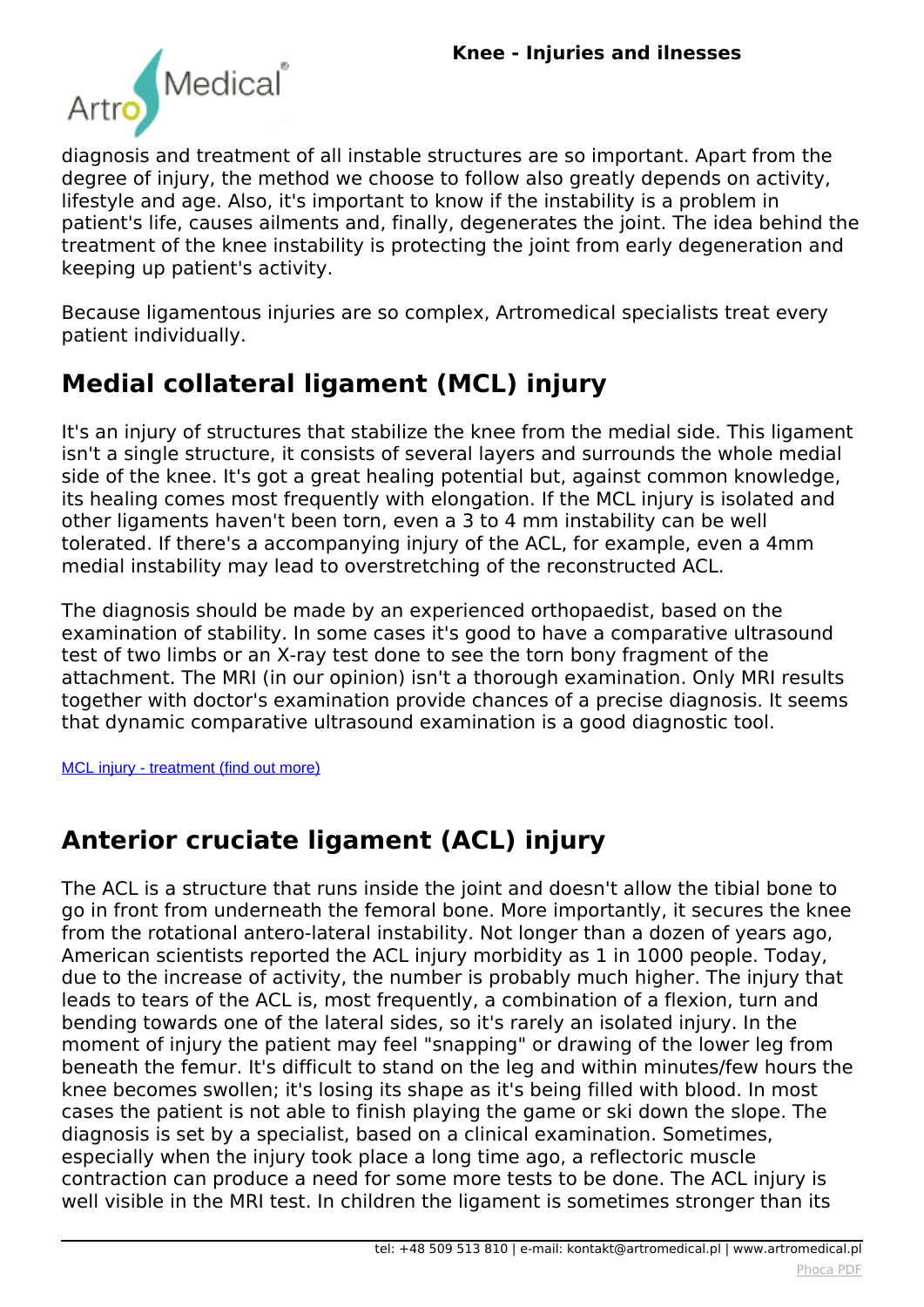

*bony attachment. It might lead to the fracture of the intercondylar eminence, which is well visible in the X-ray.*

*[ACL injury – treatment \(find out more\)](index.php?option=com_content&view=article&id=147:knee-treatment&catid=9:articles&Itemid=359#acl)*

# **Posterior cruciate ligament (PCL) injury**

*The posterior cruciate ligament is a strong structure that suffers injuries less frequently than the anterior ligament. The morbidity rate fluctuates (in publications) from 3 to even 30% of ligamentous knee injuries. It has a greater healing capacity than ACL and this is why some injuries are never diagnosed. This ligament is an important structure stabilizing the back drawing of the lower leg from beneath the femur. The most important is, however, that PCL is the axis of movement of the joint and when its gone, the patello femoral joint and the medial compartment become quickly overloaded. A knee with posterior instability rarely gives way and when it's an isolated injury, it may never produce alarming symptoms. Things change when the cartilage is damaged. The diagnosis and qualification for treatment require vast experience, as the injury is often accompanied by additional rotational instabilities which should be taken into consideration during treatment and because the course of the disease is tricky.*

*It's difficult to pose the diagnosis; we diagnose the injury based on doctor's examination and a stress (in forced positions) X-ray tests. The MRI is useful only in acute injuries due to rare complete tear of the ligament continuity and great self-healing capacity. The diagnosis can also be established through a correlation of symptoms, examination and X-ray tests with the arthroscopic examination of the knee.*

*[PCL injury - treatment \(find out more\)](index.php?option=com_content&view=article&id=147:knee-treatment&catid=9:articles&Itemid=359#pcl)*

# **Lateral collateral ligament (LCL) injury**

*The LCL injury is rarely an isolated ilness, most frequently it accompanies injuries of one of the cruciate ligaments and the popliteal muscle (the muscle secures the rotational postero lateral stability). The injury happens when the knee gives way to the outside, most often with the rotation of the lower leg. LCL is a minor structure, 2-4mm in diameter and has self-healing abilities (although not so much as the MCL). Healing usually ends with elongation.*

*Diagnosis can be established after a thorough doctor's examination. We must always examine other ligaments and rotational stability. Just as it is in case of MCL, the MRI isn't a reliable source of information, when not accompanied by a doctor's examination. When we deal with the lateral instability due to LCL and ACL damage, we can observe a characteristic fracture in the site of the menisco femoral ligament and the tibial attachment of the capsule, the so-called "Segond's fracture". Also, a dynamic comparative ultrasound test performed by an experienced radiologist may bring good results.*